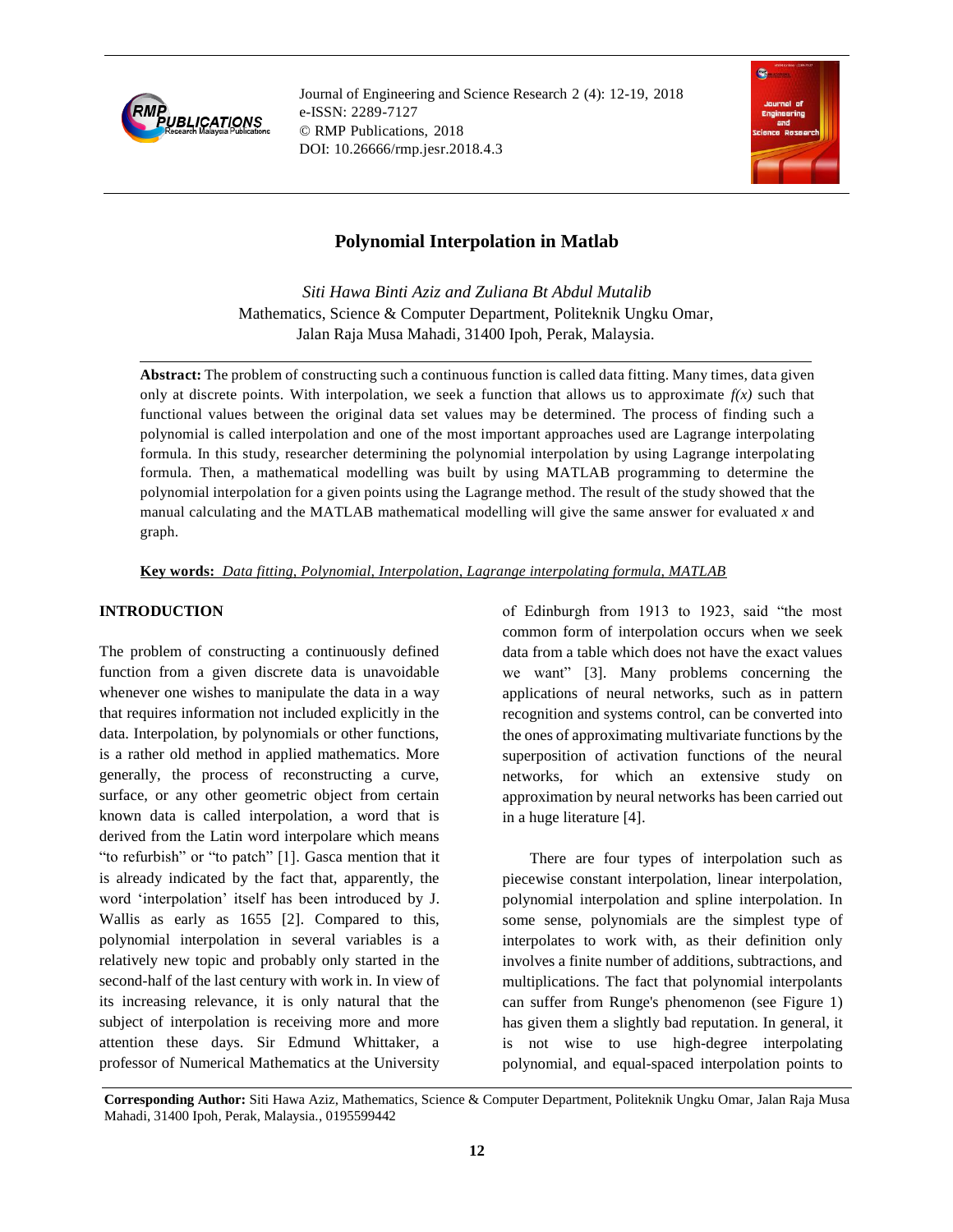approximate a function on an interval [a,b] unless the interval is sufficiently small. The Figure 1 is a wellknown example of the difficulty of high-degree polynomial interpolation using equally-spaced points, and it is known as Runge's example. The simplicity of the polynomial, however, makes them perfectly suitable to be used as the building blocks of other interpolating functions with better behavior.



Figure 1 The red curve is the Runge function.The blue curve is a 5th-order interpolating polynomial (using six equally spaced interpolating points).The green curve is a 9th-order interpolating polynomial (using ten equally spaced interpolating points). At the interpolating points, the error between the function and the interpolating polynomial is (by definition) zero. Between the interpolating points (especially in the region close to the endpoints 1 and −1), the error between the function and the interpolating polynomial gets worse for higher-order polynomials.

The two most important approaches in interpolation are Newton's interpolating formula and Lagrange's interpolating formula. In this study, researcher will show only the Lagrange approaches which can be introduced and developed at the precalculus level in the context of fitting polynomials to data.

 For this study, researcher use the MATLAB 7.8.0 (R2009a) which doesn't have a Lagrange function for polynomial interpolation. This version has many coding for polynomial but doesn't have specific functions for Lagrange. As the method of Lagrange polynomials is not suited towards numeric computation, it is not implemented in MATLAB. So, to solve this problem, researcher design a command depend on manual calculation of Lagrange Interpolation. It used the basic built-in command such as *loop* and *plot*; and compatible it with another command. Lagrange interpolating polynomials are

implemented in the MATLAB as LARGRANGEPOLY and this command only have in certain version of MATLAB.

#### **LITERATURE REVIEW**

 According to Meijering, the problem of interpolation by finite or divided differences had been studied at the beginning of the 20th century by astronomers, mathematicians, statisticians, and actuaries and most of the now well-known variants of Newton's original formulae had been worked out [3]. There are many researches that have been done about the polynomial interpolation. A new approach to multivariate Lagrange interpolation by polynomials via finite differences has been given and leading to, algorithms for the practical computation of interpolating polynomials [5]. These algorithms cover both aspects of classical univariate polynomial interpolation for example in computation of the Lagrange fundamental polynomials as well as a Newton method. There are many researches that have been done about the polynomial interpolation. Polynomial interpolation has been used to solve many problems in Mathematics. T.Yabe and T.Aoki from Japan have developed a new universal solver for hyperbolic equations by using a cubic-polynomial interpolation [6].

 Lane concerned with a practical method for fitting an ordered set of data in space with a free-form curve, with no specific function or parameterization given for the data. Problems such as this arise routinely in a variety of disciplines from the Arts to Engineering and Science. The techniques presented in the thesis is for data in 2 plane (2 dimensions), but can be adapted to many dimensions [7]. He also has implement algorithms in MATLAB to further explore the feasibility of an automated routine which will examine an ordered set of data and, with possible user interaction, produce a fitted curve within specified conditions and tolerances. In considering the problem, he seeks to fit a G1 cubic Bezier curve to the ordered set of data using least squares approximation.

 In other research, Saeur focuses on speed and robustness of the both algorithms which is Lagrange and Newton method [5]. From his research, he found that the smoothness of the interpolated function can hardly affect the Lagrange method. Wang also has done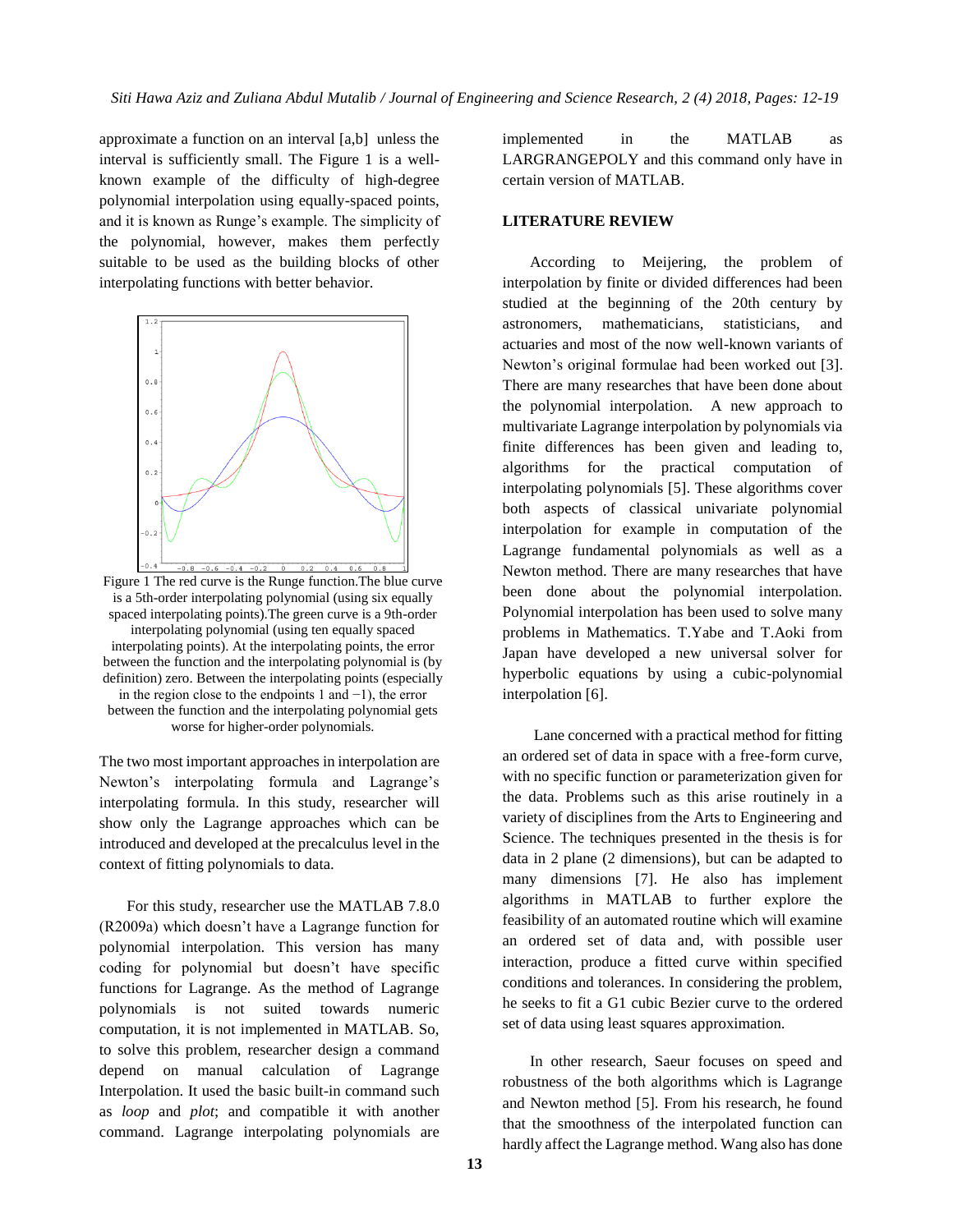a study on interpolation which is cubic spline interpolation [8]. Besides studying the cubic spline interpolation and its applications in numerical analysis such as representing functions by approximating polynomial and data correlation, he also did cubic splines interpolation with simulations in MATLAB.

 According to Vikstrom, there are several benefits of starting the algorithm development process in MATLAB and then ending it in C. MATLAB offers a wide selection of functions, automatic memory handling of variables and other interesting features that allows the engineer to focus on the function of the algorithm instead of the practical implementation. MATLAB also simplifies the algorithm testing process with its ability to easily produce plots and reports. However, the process to translate the MATLAB code to a language which is more suitable for hardware implementation such as C is time consuming and error prone [9].

 A research has been done on the practical implementation of the two methods which is Newton and Lagrange to compute the solution of polynomial interpolation problems. Wilhelm Werner in his journal has shown that the Lagrangian form of the interpolating polynomial can be calculated with the same number of arithmetic operations as the Newtonian form [10]. For a small degrees of the interpolating polynomial( $n \ll$ 20), the new interpolation algorithm introduced in this paper as satisfactory as Newton interpolation does. In critical situations, however, where interpolation polynomials of very high degree must be evaluated, both algorithms require a special arrangement of the interpolating points to avoid numerical instabilities [10].

 Farea has used the MATLAB to solve a polynomial with degree 5 in her thesis paper [11]. It has shown that by using MATLAB, we can calculate the roots of eight degree polynomial which cannot be calculated manually since there is no radical formula. An obvious fact, however, is that the MATLAB routines are easier to handle and therefore are much more suitable for the casual user who is mainly interested in interactively experimenting with polynomial interpolation without having to write and compile a program [2]. On the other hand, the C++ routines in MPI are much more trimmed for efficiency, but in order to apply them clearly a

.

certain background in programming is needed to use classes in an appropriate way.

#### **MOTIVATION OF THE STUDY**

1. This study explores the usage of Lagrange in solving univariate polynomial fitting.

2. Developing mathematical modeling using MATLAB software which can insert input and get the polynomial fitting and a graph instantly. So, by using this mathematical modeling, students will understand about the polynomial interpolation.

3. MATLAB programming is a very simple and user friendly software compare to C and FORTRAN. The flexibility of MATLAB GUI to create applets was the reason to this choice. So, by using MATLAB in this study, researcher can explore furthermore about polynomial such as solving the polynomial with a given point by solving a matrix and Lagrange.

4. In this study, researcher does not use the built-in function in MATLAB for Lagrange or Polynomial, but the researcher design the command from the manual calculation. The polynomial with points given can be shown in a graph which has been designed by researchers.

5. This application will help the students to have a clear view about what is a polynomial interpolation, how to solve it by using Matrix method and Lagrange; and the graph of the polynomial interpolation.

# **LAGRANGE INTERPOLATING POLYNOMIAL DEGREE 1**

The manual calculation to find Lagrange interpolating polynomial if two points are given is shown below:

| x    |   | -3 |
|------|---|----|
| f(x) | 5 | 8  |

Since the points given is 2 points, so we need to calculate  $L_0(x)$  and  $L_1(x)$ .

$$
L_0(x) = \frac{(x - x_1)}{(x_0 - x_1)} = \frac{(x - (-3))}{2 - (-3)} = \frac{x + 3}{5}
$$

$$
L_1(x) = \frac{(x - x_0)}{(x_1 - x_0)} = \frac{(x - 2)}{-3 - 2} = \frac{x - 2}{-5}
$$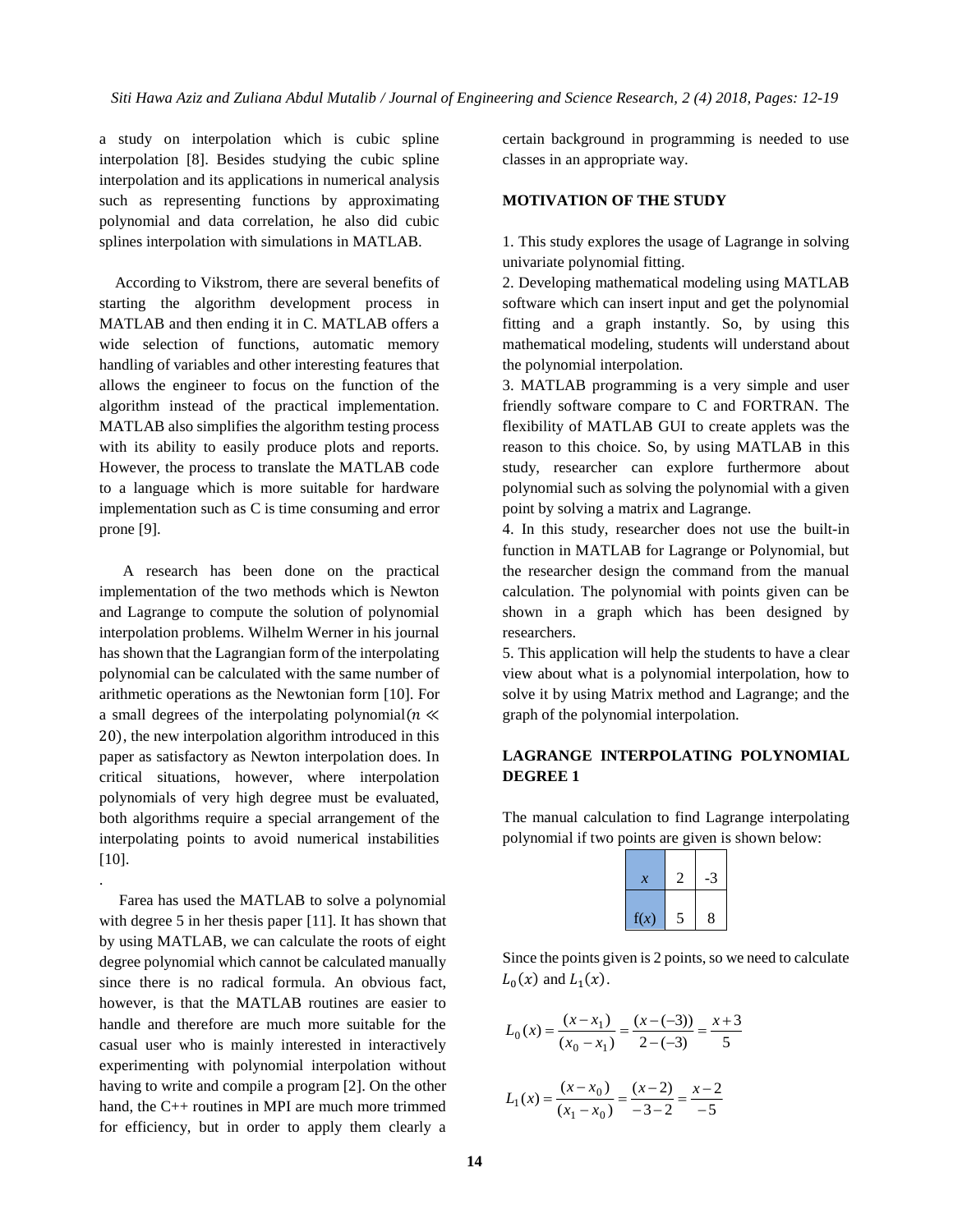We know the equation for  $P(x)$  is,

$$
P(x) = f_0 L_0(x) + f_1 L_1(x)
$$

Substitute the value of  $L_0(x)$ ,  $L_1(x)$ ,  $f_0$  and  $f_1$ 

$$
P(x) = (5)\left(\frac{x+3}{5}\right) + (8)\left(\frac{x-2}{-5}\right)
$$

Let  $x=2.5$ . Substitute the value of x in the equation of  $P(x)$ .

$$
P(x) = (5)\left(\frac{2.5+3}{5}\right) + (8)\left(\frac{2.5-2}{-5}\right) = 4.700
$$

Then, we get the answer for  $P(x)$  is 4.700.

Then, the M-file for Lagrange interpolating polynomial was built. The results after we run the M-file are shown in Figure 2 and Figure 3. Figure 2 show the command window in MATLAB after run the M-file. As we can see, we can insert the points and the x value. Then it will calculate value of  $L_0$ ,  $L_1$  and P(x). Figure 3 show the graph generated which is just a straight line and the points inserted is shown in the graph.



Figure 2 The command window in MATLAB for Lagrange Interpolating Polynomial Degree 1



Figure 3 The graph generated in MATLAB for Lagrange Interpolating Polynomial Degree 1

# **LAGRANGE INTERPOLATING POLYNOMIAL DEGREE 2**

The manual calculation to find Lagrange interpolating polynomial if three points are given is shown below:

| $\bf{X}$ |   | 6 | $-2$ |
|----------|---|---|------|
| f(x)     | 8 | 4 | 5    |

Since the points given are 3 points, so we need to calculate  $L_0(x)$ ,  $L_1(x)$  and  $L_2(x)$ .

$$
L_0(x) = \frac{(x - x_1)(x - x_2)}{(x_0 - x_1)(x_0 - x_2)} = \frac{(x - 6)(x - (-2))}{(1 - 6)(1 - (-2))} = \frac{(x - 6)(x + 2)}{-15}
$$

$$
L_1(x) = \frac{(x - x_0)(x - x_2)}{(x_1 - x_0)(x_1 - x_2)} = \frac{(x - 1)(x - (-2))}{(6 - 1)(6 - (-2))} = \frac{(x - 1)(x + 2)}{40}
$$

$$
L_2(x) = \frac{(x - x_0)(x - x_1)}{(x_2 - x_0)(x_2 - x_1)} = \frac{(x - 1)(x - 6)}{(-2 - 1)(-2 - 6)} = \frac{(x - 1)(x - 6)}{24}
$$
The equation for *P(x)* is as below

The equation for  $P(x)$  is as below

$$
P(x) = f_0 L_0(x) + f_1 L_1(x) + f_2 L_2(x).
$$

Substitute the value of  $L_0(x)$ ,  $L_1(x)$ ,  $L_2(x)$ ,  $f_0$ ,  $f_1$  and  $f_2$ .

$$
P(x) = (8) \left( \frac{(x-6)(x+2)}{-15} \right) + (4) \left( \frac{(x-1)(x+2)}{40} \right) + (5) \left( \frac{(x-1)(x-6)}{24} \right)
$$

Let  $x = -3$ . Substitute the value of  $x$  in the equation of *P(x)*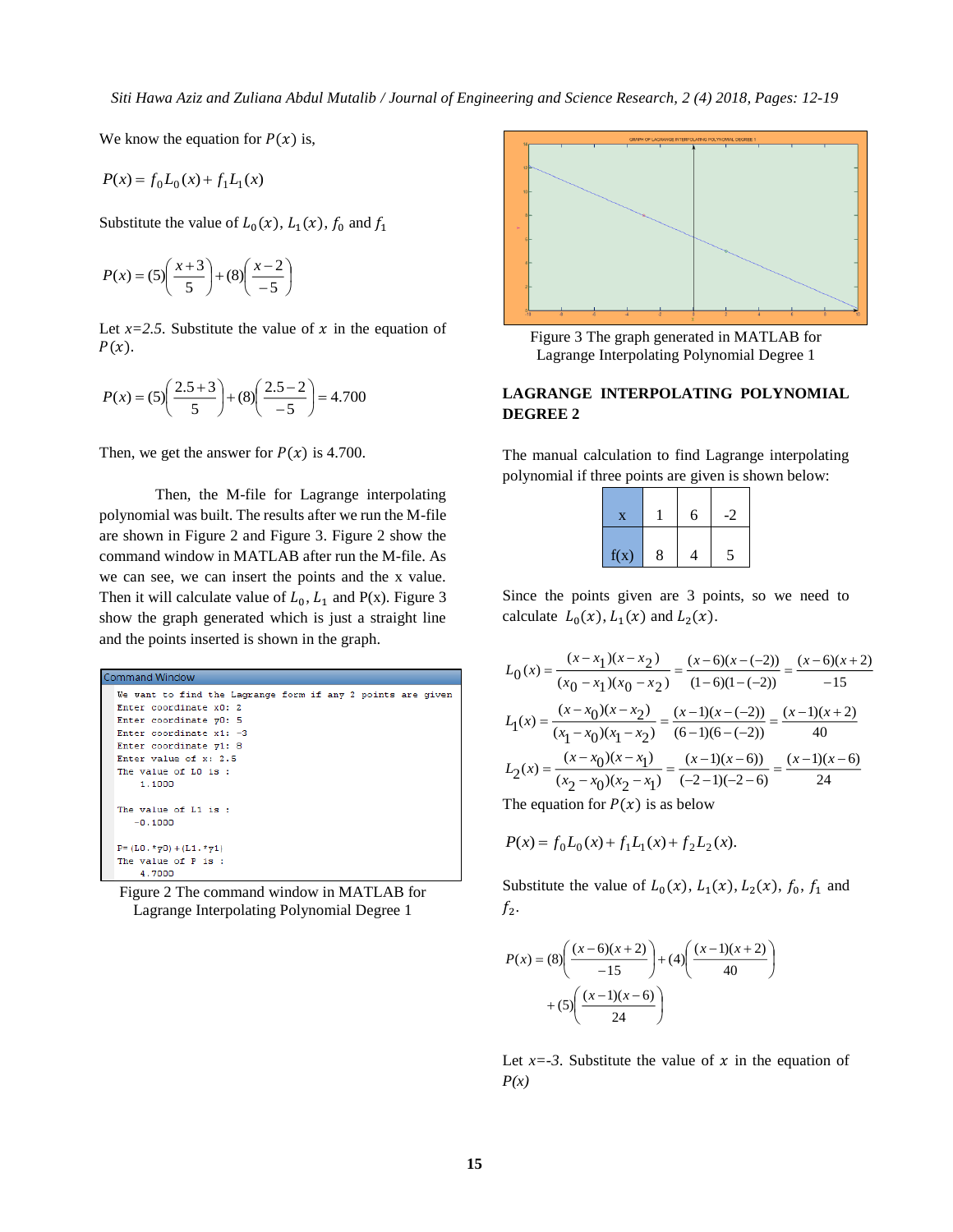$$
P(x) = (8)\left(\frac{(-3-6)(-3+2)}{-15}\right) + (4)\left(\frac{(-3-1)(-3+2)}{40}\right) + (5)\left(\frac{(-3-1)(-3-6)}{24}\right)
$$

 $P(x) = 3.100$ 

Then, we get the answer for  $P(x)$  is 3.100.

Then, we convert the calculation into MATLAB command and the results after we run the Mfile are shown in Figure 4 and Figure 5. Figure 4 show the command window in MATLAB for the M-file. As we can see, we can insert the points and the *x* value. Then it will calculate value of  $L_0$ ,  $L_1$ ,  $L_2$  and  $P(x)$ . Figure 5 show the graph generated which is either maximum or minimum graph and the points inserted is shown in the graph.



Figure 4 The command window in MATLAB for Lagrange Interpolating Polynomial Degree 2



Figure 5 The graph generated in MATLAB for Lagrange Interpolating Polynomial Degree 2

# **LAGRANGE INTERPOLATING POLYNOMIAL DEGREE 3**

The manual calculation to find Lagrange interpolating polynomial if four points are given is shown below :

| f(x) |  | $-3$ |
|------|--|------|

Since the points given are 4 points, so we need to calculate  $L_0(x)$ ,  $L_1(x)$ ,  $L_2(x)$  and  $L_3(x)$ .

$$
L_0(x) = \frac{(x - x_1)(x - x_2)(x - x_3)}{(x_0 - x_1)(x_0 - x_2)(x_0 - x_3)}
$$
  
= 
$$
\frac{(x - 0)(x - 3)(x - (-2))}{(1 - 0)(1 - 3)(1 - (-2))}
$$
  
= 
$$
\frac{x(x - 3)(x + 2)}{-6}
$$

$$
L_1(x) = \frac{(x - x_0)(x - x_2)(x - x_3)}{(x_1 - x_0)(x_1 - x_2)(x_1 - x_3)}
$$
  
= 
$$
\frac{(x - 1)(x - 3)(x - (-2))}{(0 - 1)(0 - 3)(0 - (-2))}
$$
  
= 
$$
\frac{(x - 1)(x - 3)(x + 2)}{6}
$$

$$
L_2(x) = \frac{(x - x_0)(x - x_1)(x - x_3)}{(x_2 - x_0)(x_2 - x_1)(x_2 - x_3)}
$$
  
= 
$$
\frac{(x - 1)(x - 0)(x - (-2))}{(3 - 1)(3 - 0)(3 - (-2))}
$$
  
= 
$$
\frac{(x - 1)(x)(x + 2)}{30}
$$

$$
L_3(x) = \frac{(x - x_0)(x - x_1)(x - x_3)}{(x_3 - x_0)(x_3 - x_1)(x_3 - x_2)}
$$
  
= 
$$
\frac{(x - 1)(x - 0)(x - 3)}{(-2 - 1)(-2 - 0)(-2 - 3)}
$$
  
= 
$$
\frac{(x - 1)(x)(x - 3)}{-30}
$$

The equation for  $P(x)$  is as below

$$
P(x) = f_0 L_0(x) + f_1 L_1(x) + f_2 L_2(x) + f_3 L_3(x)
$$

Substitute the value of  $L_0(x)$ ,  $L_1(x)$ ,  $L_2(x)$ ,  $L_3(x)$   $f_0$ ,  $f_1, f_2$  and  $f_3$ .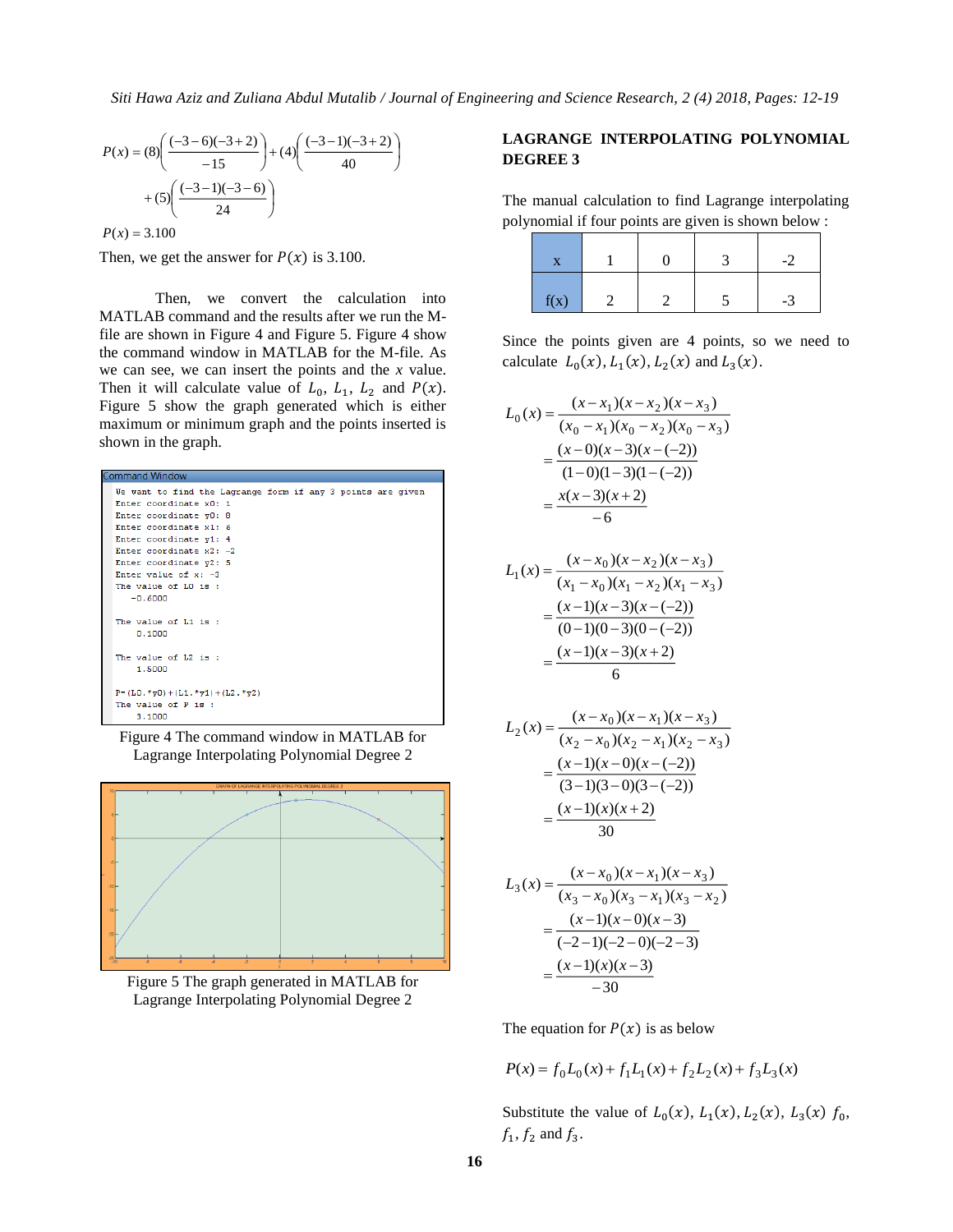*Siti Hawa Aziz and Zuliana Abdul Mutalib / Journal of Engineering and Science Research, 2 (4) 2018, Pages: 12-19*

**17** + − − + + − − + = 6 ( 1)( 3)( 2) (2) 6 ( )( 3)( 2) ( ) (2) *x x x x x x P x* −− <sup>−</sup> <sup>+</sup> <sup>−</sup> <sup>−</sup> <sup>+</sup> 30 ( 1)( )( 3) ( 3) 30 ( 1)( )( 2) (5) *x x x x x x*

Let  $x=2$ , substitute the value of x in the equation of  $P(x)$ .

$$
P(x) = (2)\left(\frac{(2)(2-3)(2+2)}{-6}\right) + (2)\left(\frac{(2-1)(2-3)(2+2)}{6}\right) +
$$
  
(5)\left(\frac{(2-1)(2)(2+2)}{30}\right) + (-3)\left(\frac{(2-1)(2)(2-3)}{-30}\right)

 $P(x) = \frac{37}{15} = 2.4667$ 

Then, we get the final answer is 2.4667.

Then, we convert the calculation into MATLAB command. The results after we run the M-file are shown in Figure 6 and Figure 7. Figure 6 show the command window in MATLAB for the M-file. As we can see, we can insert the points and the x value. Then it will calculate value of  $L_0$ ,  $L_1$ ,  $L_2$ ,  $L_3$  and  $P(x)$ . Figure 7 show the graph generated and the points inserted is shown in the graph.

| Command Window                                              |  |
|-------------------------------------------------------------|--|
| We want to find the Lagrange form if any 4 points are given |  |
| Enter coordinate x0: 1                                      |  |
| Enter coordinate y0: 2                                      |  |
| Enter coordinate x1: 0                                      |  |
| Enter coordinate y1: 2                                      |  |
| Enter coordinate x2: 3                                      |  |
| Enter coordinate $\nabla 2: 5$                              |  |
| Enter coordinate $x3: -2$                                   |  |
| Enter coordinate $y3: -3$                                   |  |
| Enter value of $x: 2$                                       |  |
| The value of LO is :                                        |  |
| 1.3333                                                      |  |
|                                                             |  |
| The value of L1 is:                                         |  |
| $-0.6667$                                                   |  |
|                                                             |  |
| The value of L2 is:                                         |  |
| 0.2667                                                      |  |
|                                                             |  |
| The value of L3 is:                                         |  |
| 0.0667                                                      |  |
|                                                             |  |
| $P = (L0. *y0) + (L1. *y1) + (L2. *y2) + (L3. *y3)$         |  |
| The value of P is :                                         |  |
| 2.4667                                                      |  |

Figure 6 Command window in MATLAB for Lagrange Interpolating Polynomial Degree 3



Figure 7 The graph generated in MATLAB for Lagrange Interpolating Polynomial Degree 3

Since the above model is limited for a certain points, so, we build another mathematical modeling which is more general and suitable for any points. The results after we run the M-file are shown in Figure 8 and Figure 9. Figure 8 show the command window in MATLAB for the M-file. As we can see, we can insert the  $k$  points and the  $x$  value. Then it will calculate value of  $L_1$  ...  $L_k$  and  $P(x)$ . Figure 9 show the graph generated and the point inserted is shown in the graph.

| >> LAGRANGE GENERAL GRAPH                                                                                        |  |
|------------------------------------------------------------------------------------------------------------------|--|
| We want to find the value of P(x) for certain value of x if any points are given by using Lagrange interpolation |  |
| How many points are given :4                                                                                     |  |
| Enter coordinate for x:1                                                                                         |  |
| Enter coordiante for v:2                                                                                         |  |
| Enter coordinate for x:0                                                                                         |  |
| Enter coordiante for v:2                                                                                         |  |
| Enter coordinate for x:3                                                                                         |  |
| Enter coordiante for y:5                                                                                         |  |
| Enter coordinate for x:-2                                                                                        |  |
| Enter coordiante for v:-3                                                                                        |  |
| Enter value of x: 2                                                                                              |  |
| Value of L:                                                                                                      |  |
| 1.3333                                                                                                           |  |
|                                                                                                                  |  |
| Value of L:                                                                                                      |  |
| $-0.6667$                                                                                                        |  |
|                                                                                                                  |  |
| Value of L:                                                                                                      |  |
| 0.2667                                                                                                           |  |
| Value of L:                                                                                                      |  |
| 0.0667                                                                                                           |  |
|                                                                                                                  |  |
| Value of $P(x)$ is:                                                                                              |  |
| 2.4667                                                                                                           |  |
|                                                                                                                  |  |

Figure 8 Command window in MATLAB for General Lagrange Interpolation



Figure 9 Graph generated in MATLAB for General Lagrange Interpolation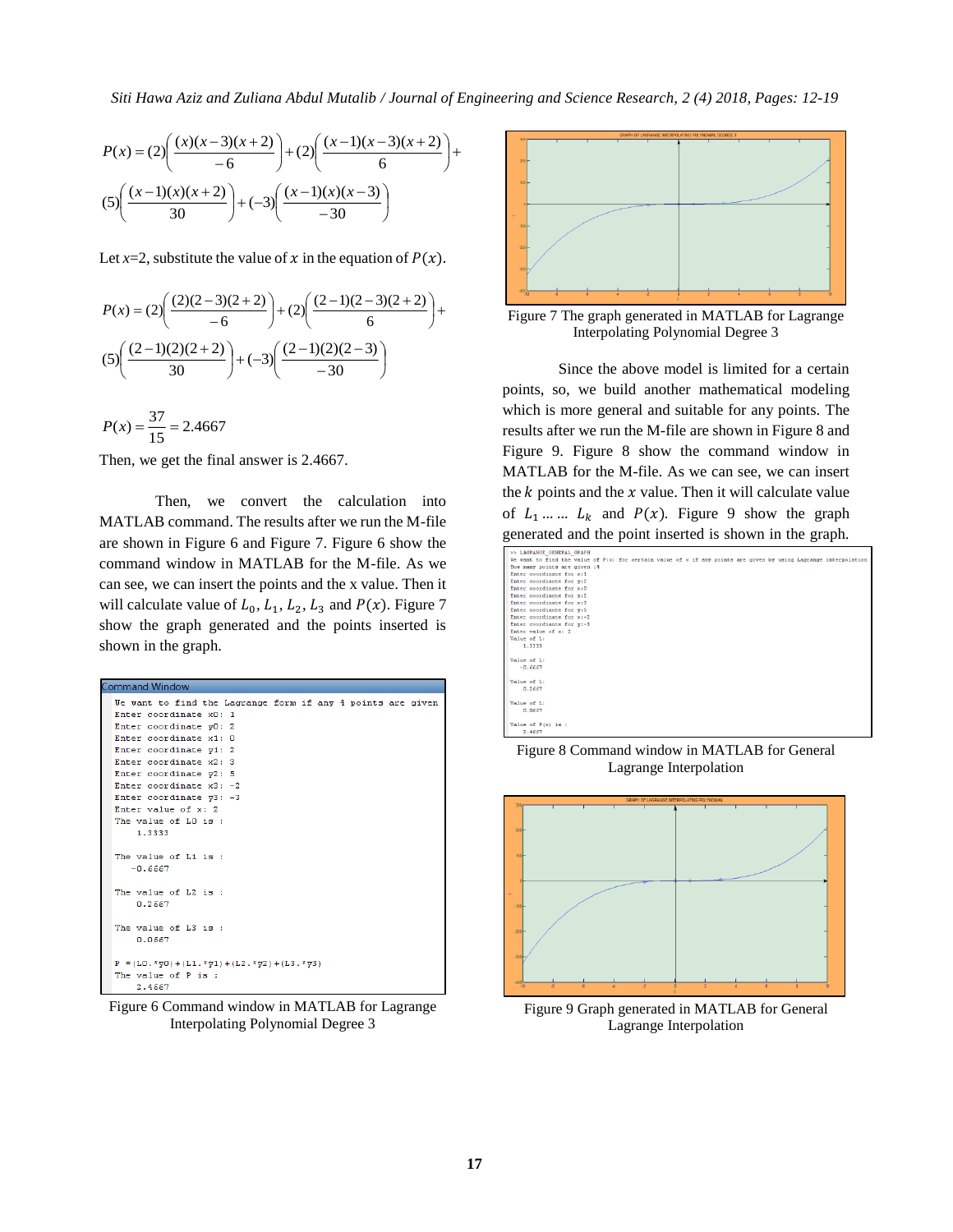### **DISCUSSION**

In this study, we show the MATLAB coding and the result for a method to interpolate data which is Lagrange Interpolation polynomial. Before we write the command in MATLAB, we need to do a manual calculation so that we can define the general function of Lagrange for each number of given points. The manual calculation by using Lagrange is shown. Then, we convert each calculation into MATLAB coding.

In the MATLAB coding, we didn't use the specific built-in Lagrange command, but we compatible the manual calculation into a simple built-in command in MATLAB. The most important command that we are using for each degree of polynomial are *input* where we can insert the points and value of *x* that we want to interpolate and *for loops* which allow a group of commands to be repeated for a fixed, predetermined number of times*. for loops* command is important as we want to plot the function into a graph.

In above section, it shows the step by step how to solve the Lagrange from degree 1 until degree 3 by manual calculation and MATLAB coding. Equally, we can determine, both will give the same result for *y* or *P*. The Lagrange method is more complicated as we require to work out the value of  $L_n$  and substitute in the equation:

 $P(x) = f_0 L_0(x) + f_1 L_1(x) + f_2 L_2(x) + f_3 L_3(x) + ...$ So, by using this application, we can calculate the value of  $L_n$  for a given points. It also show the given points on the graph with the 'o' mark.

As we can see from Figure 2, Figure 4 and Figure 6, every model only suits for a certain point. This is complicated as we want to save a time and get the answer quickly. So, to solve this problem, we build another mathematical modeling which can suit any number of points. It is shown in Figure 8. By using this model, we can solve Lagrange Interpolation Polynomial problems for any points. This model uses a more complicated command in MATLAB. We are still using the *for loops* command, but this time it was used more than three times in the command. Besides that, we also used the *if-else-end* command. This is because, the sequences of the commands must be conditionally evaluated on the basis of a relational test. The *command* between *if* and *end* statements are evaluated if all

elements in *expression* are True (nonzero). The model also generate the graph for each Lagrange polynomial interpolation and hold the points inserted on the graph. So, this model will give a clear view for a students about the interpolation

#### **CONCLUSION AND RECOMMENDATION**

This mathematical modeling is more user friendly than the built-in command in MATLAB.We modified the command in MATLAB and make it more user friendly which is user or students just need to insert an input and it will automatically calculate the equation and show the graph. If we compare with the built-in command in MATLAB to plot a polynomial graph for two points, it is complicated as we need to rewrite the command every time we want to insert an input.

Same goes to Lagrange interpolation polynomial, if we calculate by using manual calculation, it will take a time and it was difficult to plot the graph instantly. So, by using the MATLAB model, it is more easier to determine the answer and time consuming. For all model, user can insert any points repeatedly without need to rewrite the command. However, there is some constraint when using all the model which is the value of *x* cannot be more than 10 or less than -10. This is because; we only limit the value of *x* in plotting graph from -10 till 10. So, this limitation can be solved by designing a model with wider limit of *x*.

The simplicity of Lagrange interpolating formulas makes it widely used results in all areas where there are underlying calculations based on data. Within Mathematics, the formulas provide a foundation for the development of methods in numerical integration and differentiation, approximation theory, and the numerical solution of differential equations. Consequently, they become very important results in the interpolation theory of numerical analysis. However, these ideas can also be valuable additions to a modern course in algebra or precalculus.

Moreover, curve fitting has become an important topic in modern algebra and precalculus classes, though it is usually approached almost exclusively from the perspective of regression. Polynomial regression is usually limited by the available